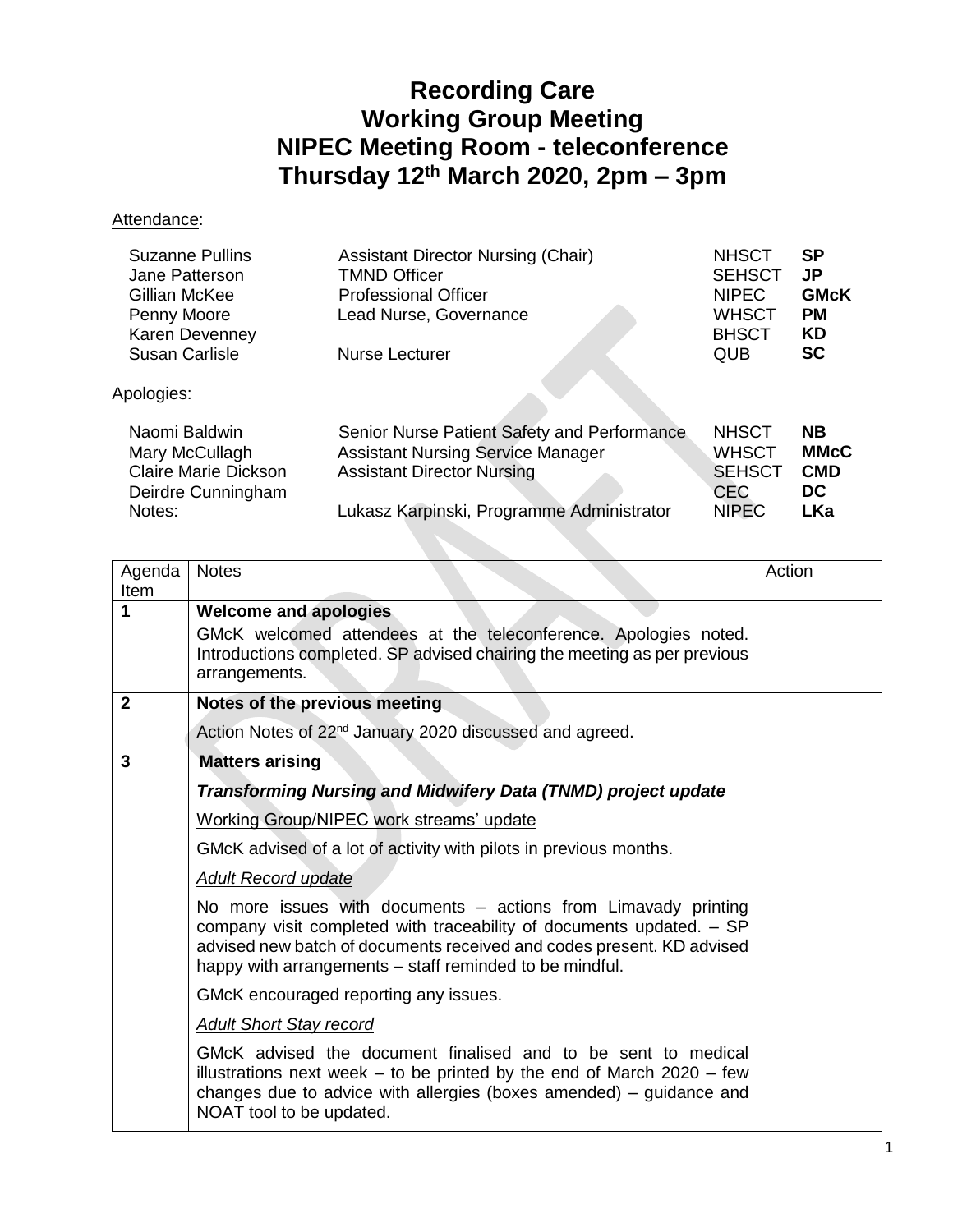|   | Children's service areas                                                                                                                                                                                                                                                                                                                                                                                                                                                                                                                                                     |                                                 |  |
|---|------------------------------------------------------------------------------------------------------------------------------------------------------------------------------------------------------------------------------------------------------------------------------------------------------------------------------------------------------------------------------------------------------------------------------------------------------------------------------------------------------------------------------------------------------------------------------|-------------------------------------------------|--|
|   | GMcK advised inpatient and readmission documents piloted in<br>November/December 2019. Short stay and ambulatory documents piloted<br>early this year. Few issues remain – STAMP not being used appropriately<br>- lack of training identified by nutritional professionals. Children's<br>documents to be forwarded to medical illustrations shortly.                                                                                                                                                                                                                       |                                                 |  |
|   | <b>Learning Disabilities (LD)</b>                                                                                                                                                                                                                                                                                                                                                                                                                                                                                                                                            |                                                 |  |
|   | GMcK advised pilot concluded last month. Task and finish (T&F) group<br>revived last year. Draft document went to collaborative, SG for LD world.<br>Issues raised by collaborative members. Task and finish group split the<br>document into adult and children's documents. Angela Reed (AR) to meet<br>with members of collaborative and T&F group to discuss next steps -<br>whether to progress with the draft document. SP advised internal audit<br>looked at allergies in NHSCT. GMcK advised most fundamental changes<br>in layout but hopefully meeting will help. |                                                 |  |
|   | <b>District Teams</b>                                                                                                                                                                                                                                                                                                                                                                                                                                                                                                                                                        |                                                 |  |
|   | GMcK advised feedback from pilot very positive and presented results -<br>little work needed with introduction of PACE. Few changes indicated like<br>DNACPR - more wording added to the draft, medications box adjusted to<br>DN world. DN advised too much IPC data included for the community and<br>now adjusted. Draft document to go to medical illustrations soon.                                                                                                                                                                                                    | <b>GMcK to advise</b><br>the group<br>regarding |  |
|   | SP advised reviewing arrangements in relation to covid-19. GMcK to<br>advise the group regarding workshop on 8 <sup>th</sup> April 2020.                                                                                                                                                                                                                                                                                                                                                                                                                                     | workshop on 8th<br><b>April 2020.</b>           |  |
|   | PACE roll out                                                                                                                                                                                                                                                                                                                                                                                                                                                                                                                                                                |                                                 |  |
|   | GMcK advised issues impacting on roll out - strikes, covid-19 -<br>notifications from TNMD officers regarding impact in relation to reporting<br>to DoH.                                                                                                                                                                                                                                                                                                                                                                                                                     |                                                 |  |
|   | The group to advise NIPEC of any relevant changes.                                                                                                                                                                                                                                                                                                                                                                                                                                                                                                                           | The group to<br>advise NIPEC of<br>any relevant |  |
|   | <b>Audit of ED practice</b>                                                                                                                                                                                                                                                                                                                                                                                                                                                                                                                                                  | changes.                                        |  |
|   | GMcK/SP advised to wait and see how things go with current issues.                                                                                                                                                                                                                                                                                                                                                                                                                                                                                                           |                                                 |  |
|   | <b>Preparation for Encompass</b>                                                                                                                                                                                                                                                                                                                                                                                                                                                                                                                                             |                                                 |  |
|   | No update from Encompass team.                                                                                                                                                                                                                                                                                                                                                                                                                                                                                                                                               |                                                 |  |
|   | <b>Testing of Handover Principles</b>                                                                                                                                                                                                                                                                                                                                                                                                                                                                                                                                        | <b>GMcK to send</b><br>handover                 |  |
|   | GMcK to send handover principles for comments/advice.                                                                                                                                                                                                                                                                                                                                                                                                                                                                                                                        | principles for<br>comments/advice.              |  |
|   | <b>TNMD Officer update</b>                                                                                                                                                                                                                                                                                                                                                                                                                                                                                                                                                   |                                                 |  |
|   | GMcK advised funding for TNMD project extended to the end of April<br>2020.                                                                                                                                                                                                                                                                                                                                                                                                                                                                                                  | <b>GMcK to share</b>                            |  |
|   | <b>Transformational funding update</b>                                                                                                                                                                                                                                                                                                                                                                                                                                                                                                                                       | feedback from<br>visit to UCLH with             |  |
|   | GMcK advised the group regarding visit to UCHL - feedback from this visit<br>to be sent to the group for information.                                                                                                                                                                                                                                                                                                                                                                                                                                                        | the group for<br>information.                   |  |
| 4 | <b>Any Other Business</b>                                                                                                                                                                                                                                                                                                                                                                                                                                                                                                                                                    |                                                 |  |
|   | Revised Standards for person centred nursing and midwifery record<br>keeping practice                                                                                                                                                                                                                                                                                                                                                                                                                                                                                        |                                                 |  |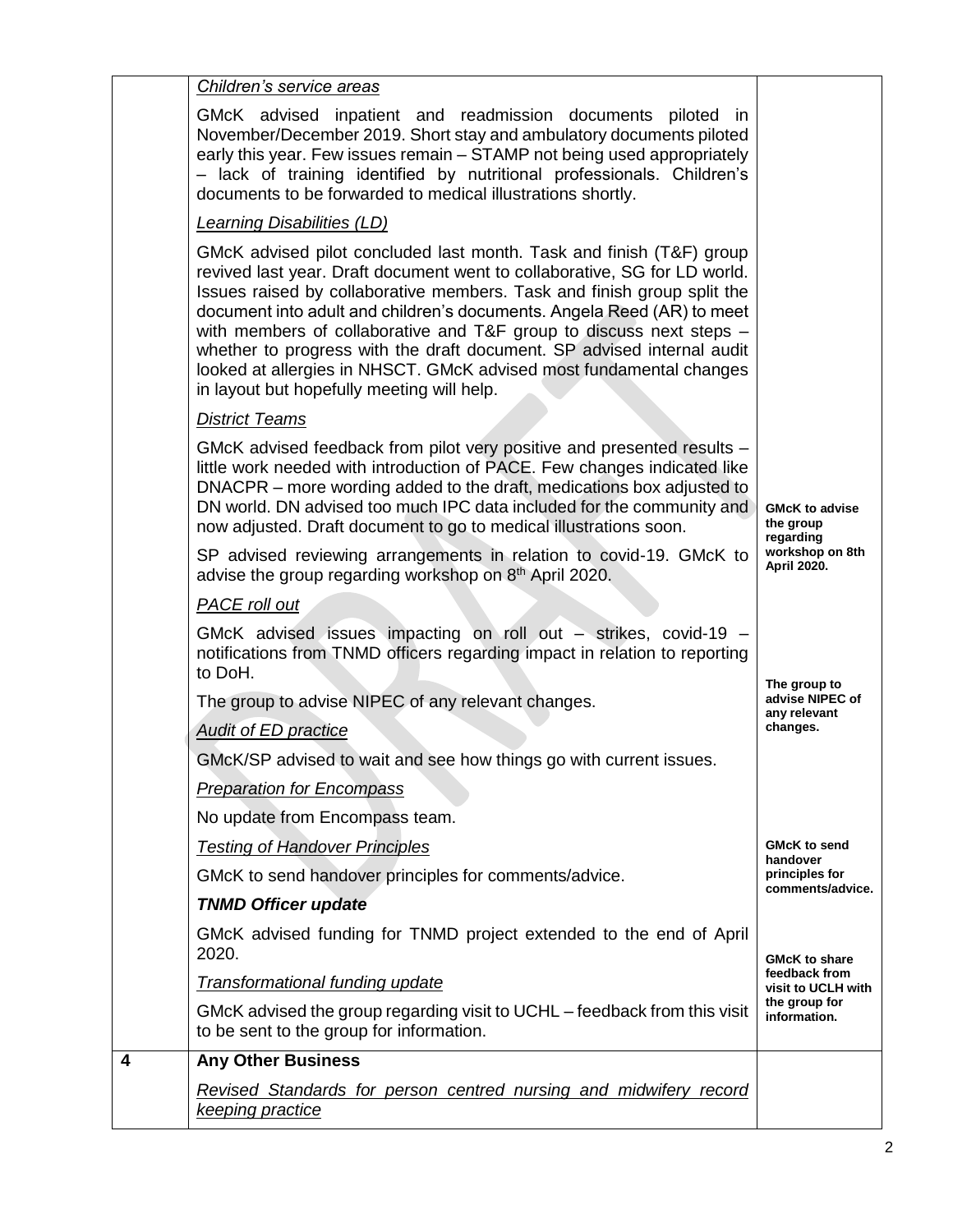| GMcK asked if the revised standards document to be sent and asked for<br>feedback again – SP consent to it.                                                                                                                                                                                                                                                                                             | <b>GMcK to send the</b><br>revised standards<br>document          |  |
|---------------------------------------------------------------------------------------------------------------------------------------------------------------------------------------------------------------------------------------------------------------------------------------------------------------------------------------------------------------------------------------------------------|-------------------------------------------------------------------|--|
| <b>Record keeping and nursing assistants</b>                                                                                                                                                                                                                                                                                                                                                            | feedback.                                                         |  |
| <u>NOAT</u>                                                                                                                                                                                                                                                                                                                                                                                             |                                                                   |  |
| GMcK advised NOAT tools to be ready by the end of April 2020.                                                                                                                                                                                                                                                                                                                                           |                                                                   |  |
| SP thanked GMcK for ongoing work.                                                                                                                                                                                                                                                                                                                                                                       |                                                                   |  |
| SC advised no reply to nominations to the workshop on $8th$ April 2020 –<br>GMcK advised electronic registration only – GMcK to advise who received<br>nominations email in QUB.                                                                                                                                                                                                                        | <b>GMcK to advise</b><br>who received<br>nominations              |  |
| PM asked regarding STAMP and Glamorgan tools in children's<br>documents – GMcK advised both tools to stay in the document as<br>screening tools. More work and more evidence needed but decision taken<br>to keep both in documents. GMcK advised regional nutrition group<br>advised regional approach for training nurses - Glamorgan under NICE<br>guidelines needs to be completed for every child. | email in QUB.                                                     |  |
| Dates and times of next meetings:                                                                                                                                                                                                                                                                                                                                                                       |                                                                   |  |
| Thursday 30th April 2020, 10-12md NIPEC Meeting Room;<br>Thursday 11 <sup>th</sup> June 2020, 2-4pm NIPEC Meeting Room;<br>Thursday 30 <sup>th</sup> July 2020, 10-12md NIPEC Meeting Room;<br>Tuesday 15 <sup>th</sup> September 2020, 2-4pm NIPEC Meeting Room;<br>Thursday 5 <sup>th</sup> November 2020, 10-12md NIPEC Meeting Room;                                                                |                                                                   |  |
|                                                                                                                                                                                                                                                                                                                                                                                                         | Tuesday 15 <sup>th</sup> December 2020, 2-4pm NIPEC Meeting Room. |  |

| <b>ACTION</b>                                                                                                                   | Comment                                                   | Completed/       |  |  |
|---------------------------------------------------------------------------------------------------------------------------------|-----------------------------------------------------------|------------------|--|--|
|                                                                                                                                 |                                                           | Ongoing          |  |  |
|                                                                                                                                 |                                                           |                  |  |  |
| 15th March 2019                                                                                                                 |                                                           |                  |  |  |
| AR and GMcK to explore possibility of record keeping                                                                            | Will be linked to celebration event                       | <b>Ongoing</b>   |  |  |
| award regionally                                                                                                                | later in 2019.                                            |                  |  |  |
| 25th July 2019                                                                                                                  |                                                           |                  |  |  |
| SP to liaise with NHSCT Falls Co-ordinator for direction                                                                        |                                                           | <b>Completed</b> |  |  |
| LK to request falls prevention documentation and ways to                                                                        |                                                           | <b>Completed</b> |  |  |
| support nursing to be added to regional falls prevention<br>officer group 's agenda                                             |                                                           |                  |  |  |
|                                                                                                                                 |                                                           |                  |  |  |
| All Trusts advised to map bed rail policy information with<br>Adult Inpatient document information                              |                                                           | <b>Completed</b> |  |  |
| Processes of cyclical auditing and peer auditing to be<br>discussed and agreed via Working Group                                |                                                           | <b>Ongoing</b>   |  |  |
| <b>GMcK to forward Adult Short Stay pilot report to Working</b><br><b>Group for consideration</b>                               |                                                           | <b>Completed</b> |  |  |
| <b>GMcK to forward PACE presentation for comment in</b><br>relation to acute/ chronic needs and retrospective record<br>keeping |                                                           | <b>Completed</b> |  |  |
| PM to forward WHSCT updated ED flimsy to GMcK                                                                                   | PM to forward after queries in<br><b>WHSCT completed.</b> | <b>Ongoing</b>   |  |  |
| <b>LKar to send Handover Principles survey monkey</b><br>document to the Working Group.                                         |                                                           | <b>Completed</b> |  |  |